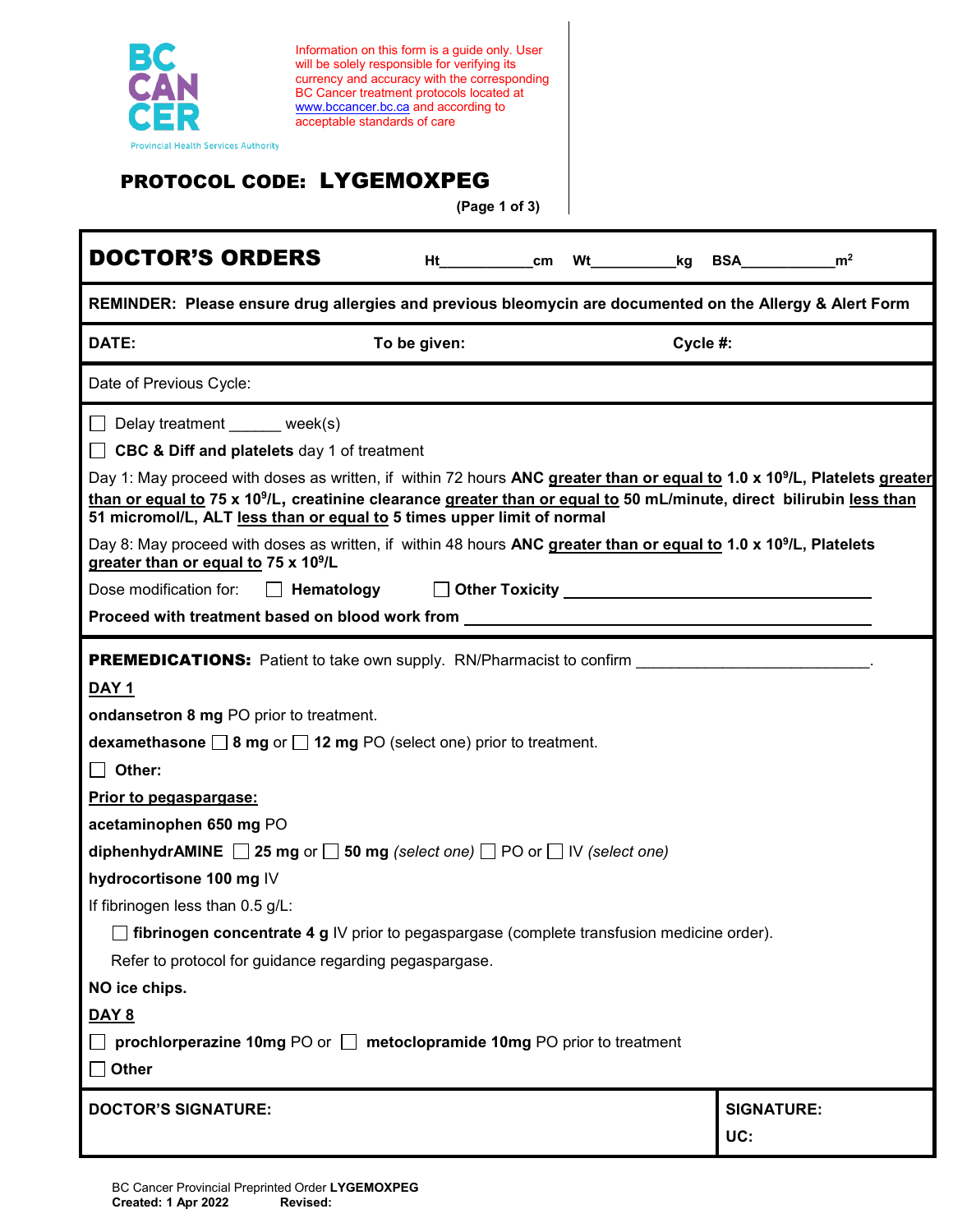

Information on this form is a guide only. User will be solely responsible for verifying its currency and accuracy with the corresponding BC Cancer treatment protocols located at [www.bccancer.bc.ca](http://www.bccancer.bc.ca/) and according to acceptable standards of care

## PROTOCOL CODE: LYGEMOXPEG

**(Page 2 of 3)**

| Date:                                                                                                                                                                                                                             |                          |  |  |  |  |  |
|-----------------------------------------------------------------------------------------------------------------------------------------------------------------------------------------------------------------------------------|--------------------------|--|--|--|--|--|
| ** Have Hypersensitivity Reaction Tray and Protocol Available**                                                                                                                                                                   |                          |  |  |  |  |  |
| <b>TREATMENT:</b>                                                                                                                                                                                                                 |                          |  |  |  |  |  |
| <b>CHEMOTHERAPY</b>                                                                                                                                                                                                               |                          |  |  |  |  |  |
| gemcitabine 1000 mg/m <sup>2</sup> x BSA = $\frac{1}{2}$ mg<br>Dose Modification: $\frac{96}{2} = \frac{mg}{m^2} \times BSA = \frac{mg}{m^2}$<br>$\Box$<br>IV in 250 mL NS over 30 minutes on Day 1 and Day 8                     |                          |  |  |  |  |  |
| oxaliplatin 130 mg/m <sup>2</sup> x BSA = ________ mg                                                                                                                                                                             |                          |  |  |  |  |  |
|                                                                                                                                                                                                                                   |                          |  |  |  |  |  |
| IV in 250 to 500 mL D5W over 2 hours. Flush line with D5W pre and post oxaliplatin on Day 1<br>RN to administer 250 to 1000 mL D5W concurrently with oxaliplatin infusion, titrated to reduce phlebitis discomfort<br>for patient |                          |  |  |  |  |  |
| <b>pegaspargase</b> 2500 units/m <sup>2</sup> or 1500 units/m <sup>2</sup> (select one) X BSA = units<br>$\Box$ IV in 100 mL NS over 1 hour OR $\Box$ IM (select one) on Day 1                                                    |                          |  |  |  |  |  |
| □ Dose Modification: units/m <sup>2</sup> x BSA x $\frac{1}{2}$ = $\frac{1}{2}$ units<br>$\Box$ IV in 100 mL NS over 1 hour OR $\Box$ IM (select one) on Day 1                                                                    |                          |  |  |  |  |  |
| Note: for IM administration: volumes greater than 2 mL should be administered in 2 separate sites to reduce pain                                                                                                                  |                          |  |  |  |  |  |
| For IV infusion: Monitor BP and vitals before and at 15, 30 and 60 minutes during pegaspargase administration; observe<br>for 1 hour after end of infusion                                                                        |                          |  |  |  |  |  |
| For IM injection: Monitor BP and vitals, plus visual inspection of injection site before and after injection; and observe for 1<br>hour after injection                                                                           |                          |  |  |  |  |  |
| DOSE MODIFICATION (IF REQUIRED) ON DAY 8:                                                                                                                                                                                         |                          |  |  |  |  |  |
| gemcitabine 1000 mg/m <sup>2</sup> x BSA =<br>□ Dose Modification: ________% = ________ mg/m <sup>2</sup> x BSA = _________ mg<br>IV in 250 mL NS over 30 minutes on Day 8                                                        |                          |  |  |  |  |  |
| <b>DOCTOR'S SIGNATURE:</b>                                                                                                                                                                                                        | <b>SIGNATURE:</b><br>UC: |  |  |  |  |  |